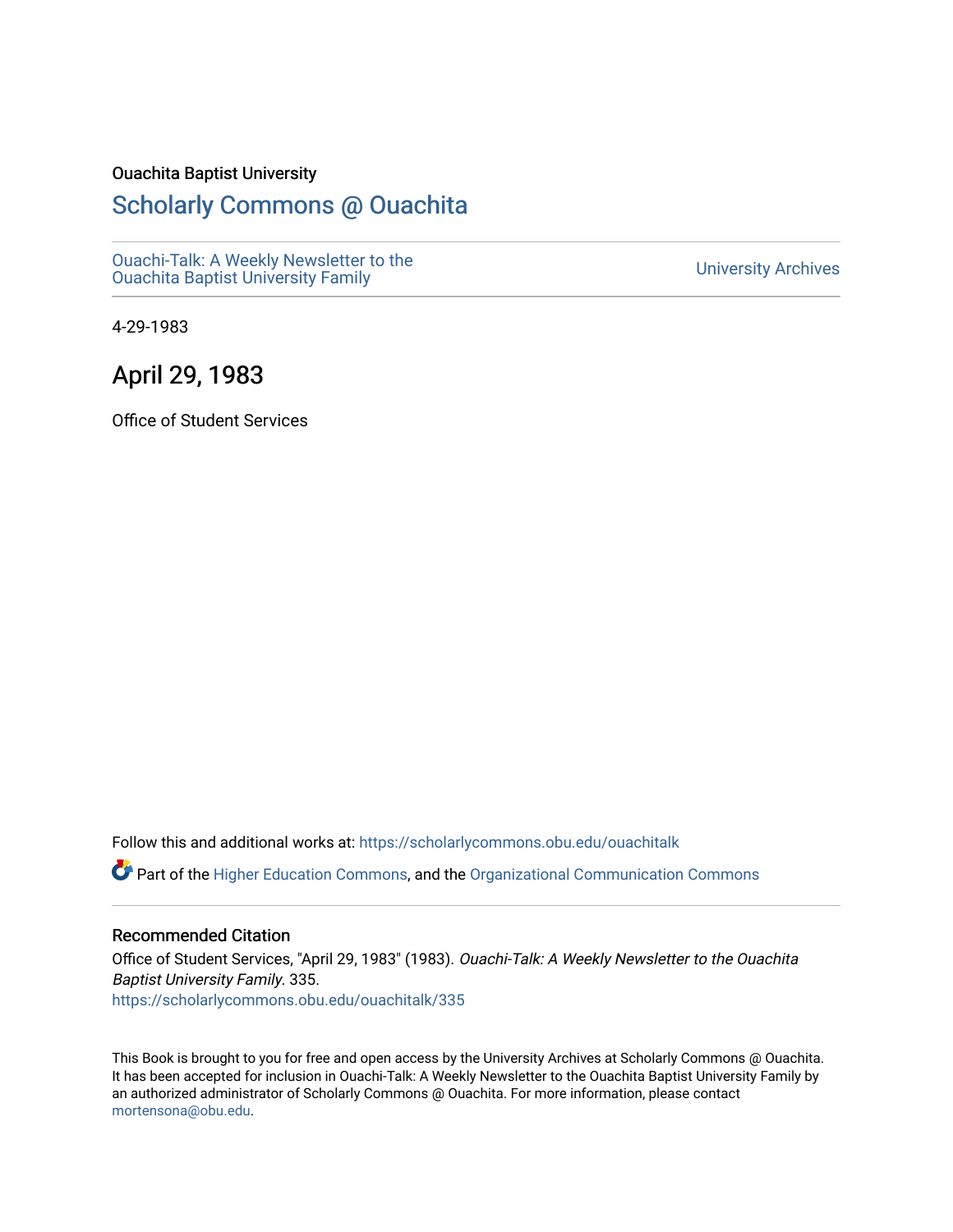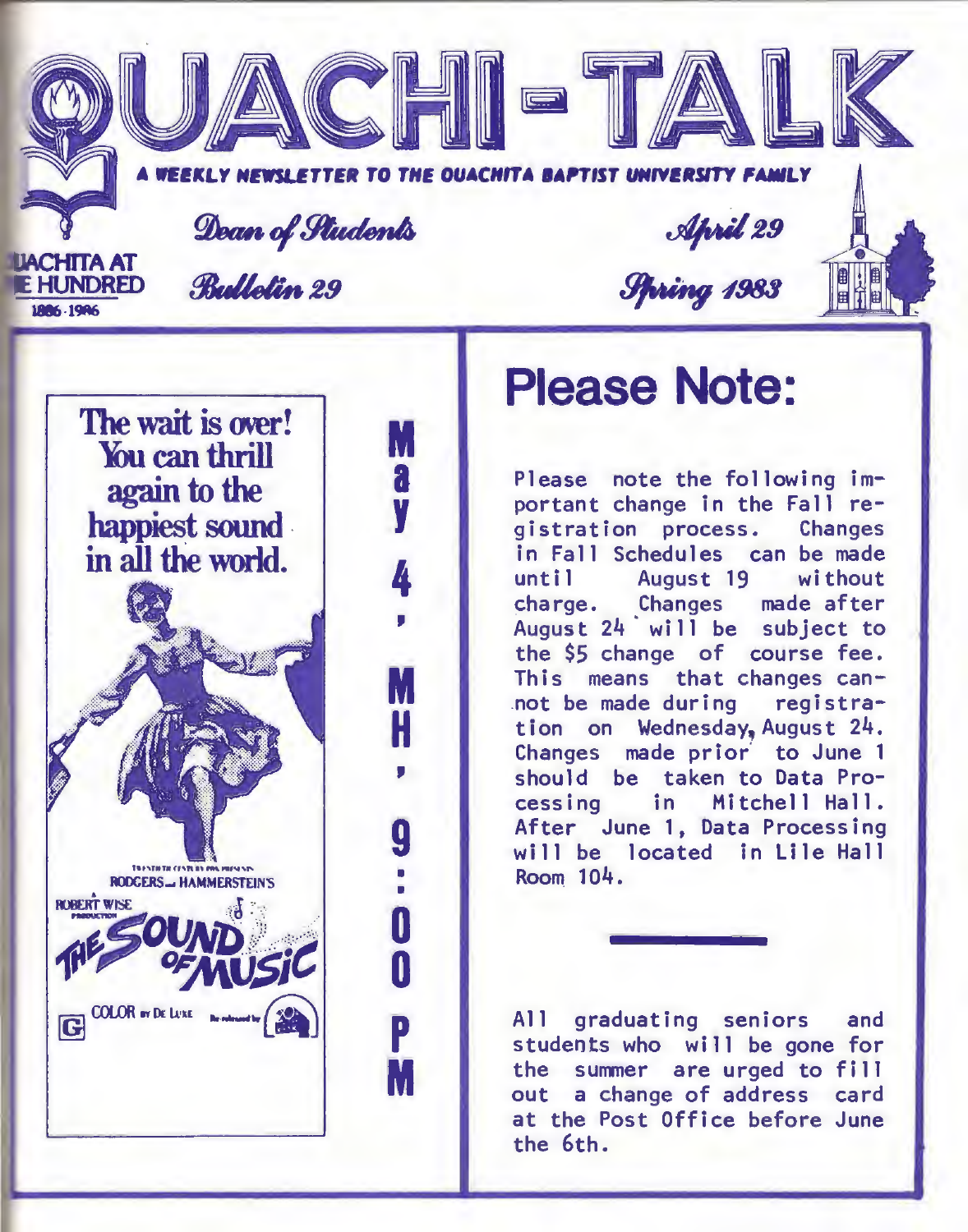STUDENTS with no library ob-<br>ligations, i.e., OBU or HSU ligations, i.e., overdue or lost books and/or fines, may pick up library clearance cards on the lobby of the administration bullding along with Business Office clearances and exam permits on Thursday, May 5.

All Library books are due Tuesday, May 3, and may be re-<br>newed through exam week. newed through Please come to the circulation desk in the Library to: 1. return or renew books, 2. pay any overdue fines, 3. bring HSU clearance if needed.

### **Congatulations**

Congratulations go to Dr. Roy Buckelew, who this week received his Doctors Degree<br>from the University of the University of Southern California.



On May 3, Chapel will be lead by various Ouachita Musicians.

# **SUMMER**  SCHOOL:

# **Work Study**

The policy concerning summer school housing is that all<br>students who are enrolled students who are full-time (6 or more hours per term) must live in university housing. (p. 21 of catalogue)

#### **Housing**

Students interested in at-<br>tending summer school and working on the College Work-Study Program should pick up information at the Financial<br>Aid Office. Jobs will be Jobs will be available for students who have financial need during the 10 weeks of summer school and the ·interim periods.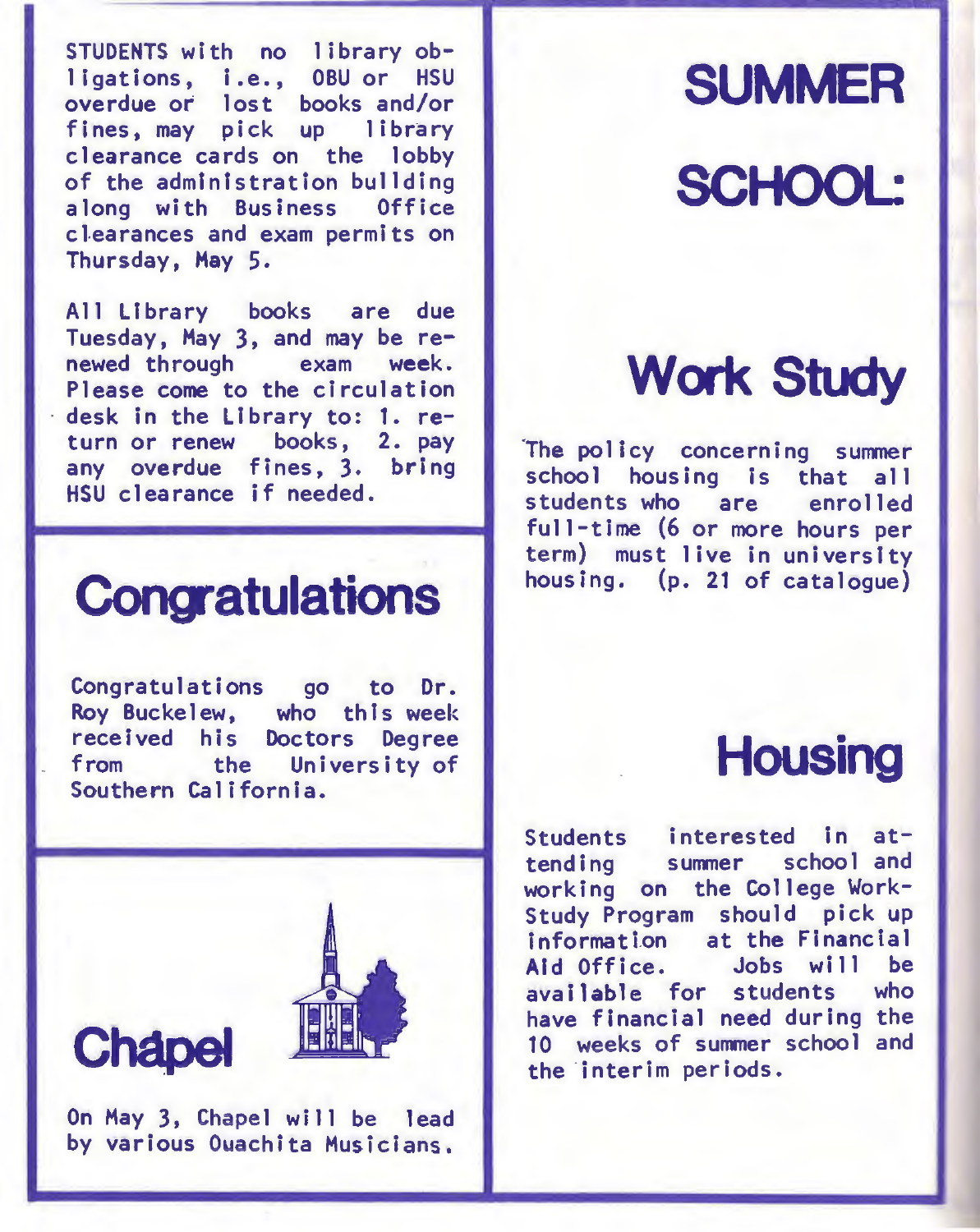### **Up-Coming Events**

Monday, Hay 2 Administrative Council Luncheon, BW Den, 12:00 noon Athletic Awards Banquet, ESC Banquet Rm. 6:30 p.m. Handbell Ringers and String Ensemble Concert, MFACRH, 7:00 p.m.

Tuesday, Hay 3 University Choir Concert, HFACRH, 7:00 p.m. Faculty & Staff Prayer Breakfast, BW Alumni Rm. 7:00 a.m.

Wednesday, May 4 SELF Movie: The Sound of Music, MH, 9:00 p.m. Party For Exchange Students, 8:30 p.m., ESC Bang. Rm. Faculty Colloquium: Dr. Raouf Halaby, Faculty Lounge, 12:00 noon

Thursday, May 5 FCA Meeting, ESC Faculty Lounge, 8:30 p.m. Outdoor Band Concert, ESC Plaza, 6:00 p.m. Faculty Recital: Drs. Quida and George Keck, Duo-pianists; assisted by the ChamberSingers, MFACRH, 7:00 p.m.

Friday, May 6 DEAD DAY

Saturday, Hay 7 **COMMENCEMENT** Commencement schedule on back of Ouachitalk

#### **Beach Volley Ball**

A Beach Volleyball tournament will be held on Sunday, Hay 8, at 1:00 p.m. Teams will be composed of 8 members, made up of 4 guys and 4 gals. This event will be sponsored by the School, Comunity, & Recreation Class, taught by Miss Wright. Get your rosters on Posters around campus, and hand them in at Hiss Wright's office.

The Deadline for sign up be Thursday, Hay 5, at p.m., and there will be fee per person. The 1st place team will be awarded shirts, so come and join fun 1! ! wi 11 4:00 a \$1 ''T'' the